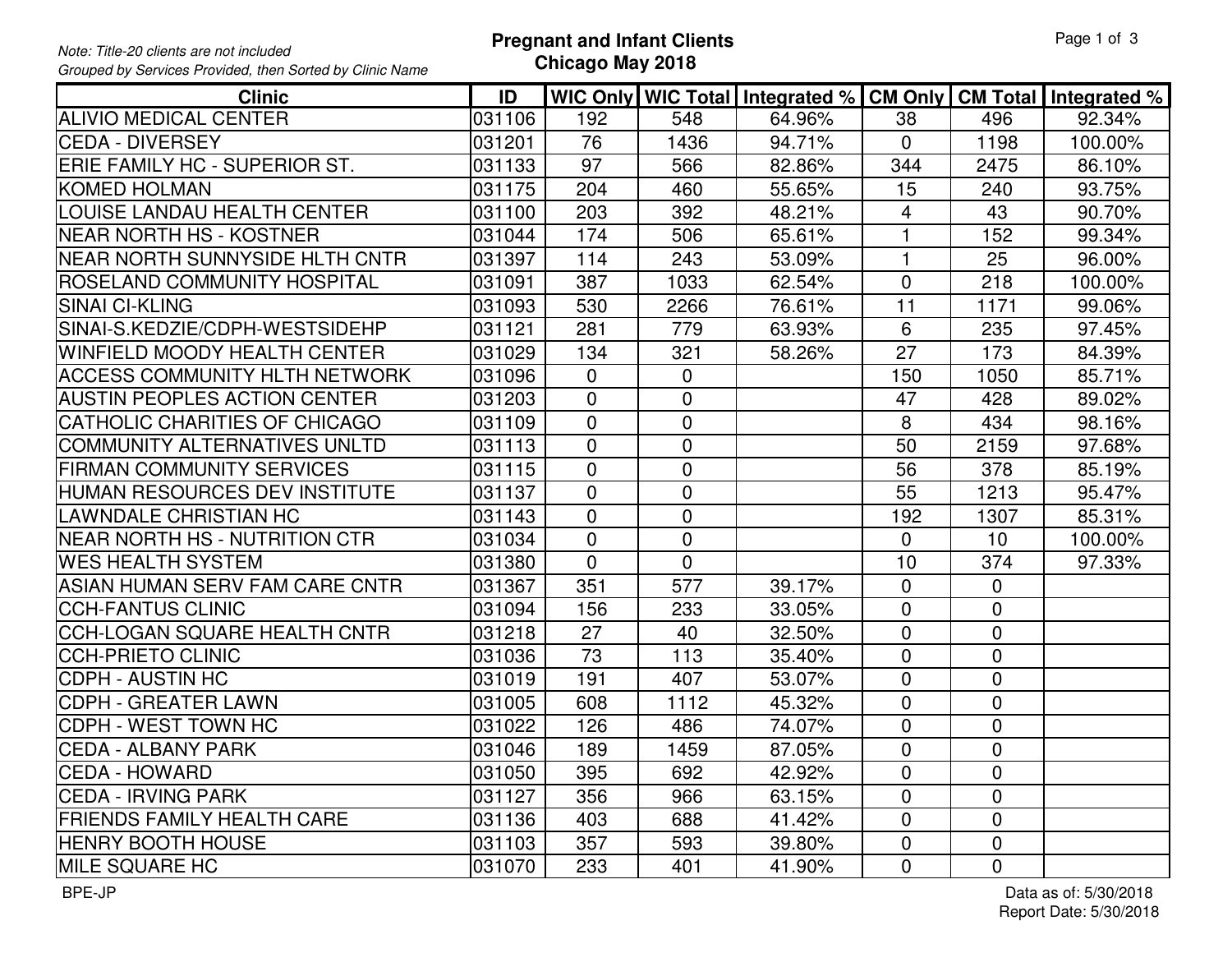Grouped by Services Provided, then Sorted by Clinic NameNote: Title-20 clients are not included **Pregnant and Infant Clients** Page 2 of **Pregnant and Infant Clients** Page 2 of **Chicago May 2018** 

| Clinic                                          | ID |     |     |        |  | WIC Only   WIC Total   Integrated %   CM Only   CM Total   Integrated % |
|-------------------------------------------------|----|-----|-----|--------|--|-------------------------------------------------------------------------|
| <b>TCA HEALTH, INC. - 71ST STREET</b><br>031099 |    | 243 | 492 | 50.61% |  |                                                                         |
| <b>TCA HEALTH, INC. - E. 130TH ST</b><br>031088 |    | 156 | 296 | 47.30% |  |                                                                         |
| <b>TCA HEALTH, INC.-COTTAGE GROVE</b><br>031089 |    | 235 | 547 | 57.04% |  |                                                                         |